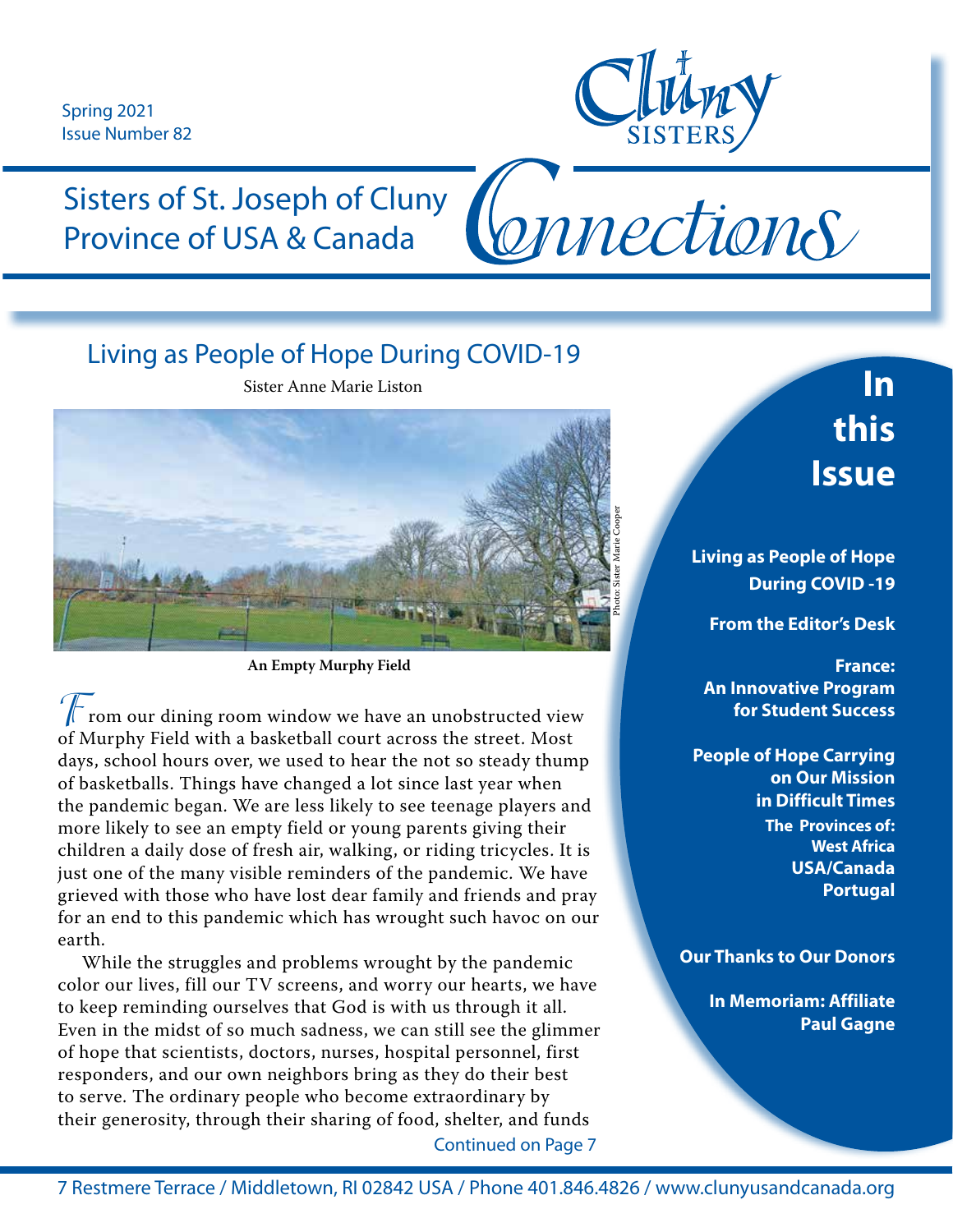

### **Cluny Connections is a publication of the Sisters of St. Joseph of Cluny Province of USA & Canada**

**Editor: Anne Marie Liston, SJC ellenliston@yahoo.com Javouhey House 78 Carroll Avenue Newport, RI 02840**

**Phone: (401) 849-5124**

**Layout: Marie Cooper, SJC clunymarie@gmail.com 78 Carroll Avenue Newport, RI 02840**

**Phone: (908) 728-0090**

#### Relocating?

Want to subscribe a friend to *Cluny Connections*? Please use the form below (right) Just send back your label from this issue with your new address attached to:

> **Cluny Connections 7 Restmere Terrace** M**iddletown, RI 02842** U**SA**

**Reminder:** to receive *Cluny Connections* via Email or to add a friend to the list, please send name and address to: clunydevelopment@hotmail.com

Thank you.

## Visit us online

Get to know us better on our website: www.clunyusandcanada.org

Connect via FaceBook for frequent updates: www.facebook.com/ clunyusacanada and

www.facebook.com/ clunyglobalconcernscommittee

Check out our blog for news: http://clunyusandcanada. blogspot.com/

# From the Editor's Desk



**HIM** appy spring to all! Although the temperatures are still quite chilly, the tips of the daf<mark>fo</mark>dil le<mark>a</mark>ves are poking <mark>up, s</mark>o we hope it won't be too much longer until the spring breezes an<mark>d suns</mark>hine grace u<mark>s</mark>, an<mark>d N</mark>ewport' will be abloom again with more than <mark>a million d</mark>affodils <mark>ar</mark>ound our yard and all round town. Photo: charles-tyler-NT-SZNVl8co-unsplash

We hope and pra<mark>y th</mark>at spr<mark>ing will also dispe</mark>l COVID, for it has been a very difficult year for all of us. May the coming months renew our strength and hope and grant con<mark>solat</mark>ion to al<mark>l o</mark>f the friends and relatives  $\frac{8}{2}$ who have experienced the loss of loved ones. Sister Anne Marie

*During this year dedicated to St. Joseph, Patron of the Universal Church and our congregation patron, we pray that Joseph the Provider may watch over us all.*



(Image by Sister Rachel Philippe Racine, SJC)

#### Address Change

| Change Correct _Add _Remove _                   |
|-------------------------------------------------|
|                                                 |
| <u> Street ________________________________</u> |
|                                                 |
| State/Prov./Postal Code                         |
|                                                 |
| Email                                           |

**Please email to:**  clunydevelopment@hotmail.com or send to:

 $\overline{\phantom{a}}$  ,  $\overline{\phantom{a}}$  ,  $\overline{\phantom{a}}$  ,  $\overline{\phantom{a}}$  ,  $\overline{\phantom{a}}$  ,  $\overline{\phantom{a}}$  ,  $\overline{\phantom{a}}$  ,  $\overline{\phantom{a}}$  ,  $\overline{\phantom{a}}$  ,  $\overline{\phantom{a}}$  ,  $\overline{\phantom{a}}$  ,  $\overline{\phantom{a}}$  ,  $\overline{\phantom{a}}$  ,  $\overline{\phantom{a}}$  ,  $\overline{\phantom{a}}$  ,  $\overline{\phantom{a}}$ 

Sisters of St. Joseph of Cluny PO Box 66 Newport RI 02840-0001

#### Check/Credit Card Gift

We invite you to donate through our secure web site donation page at:

https://clunyusandcanada.org/ share-in-our-mission/#make-adonation

#### *Donation by check:*

**Please make check payable to:** *Sisters of St. Joseph of Cluny*  and send to: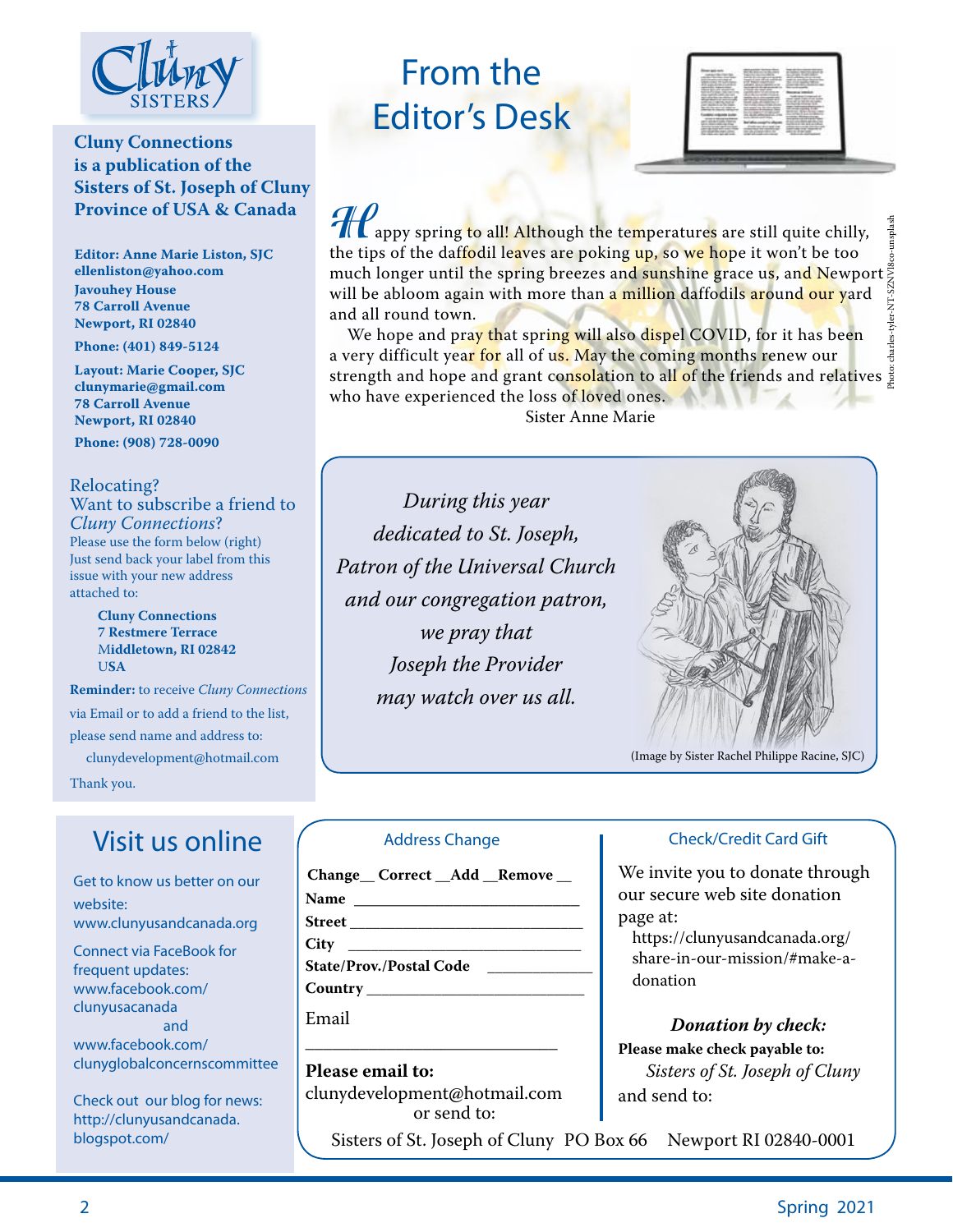# An Innovative Program for Student Success



Cluny Sisters in Chamblanc, France, where Blessed Anne Marie grew up and first began to gather the children, carry on her vision: all are children of God and all are welcome.

**Students get "hands-on" experience in every aspect of catering.**

Our thanks to the Chamblanc Cluny Lycée for sharing this good news story.

The new Anne-Marie Catering Program, recently opened in Chamblanc, offers a second chance to struggling students who were ready to just drop out of school.

 When a student was asked in an interview, "What are you doing ?" he replied, "I'm sending a photo of my grades to my grandmother. I have never had 80% on a test, this is the first time! I dream of going to work in Japan and I need a good training."

 The students in this program had given up on everything until someone put them in touch with "Atelier Anne Marie". They came to register, and their dreams blossomed as their learning and skills increased. The beginnings are tough, because the students have to get used to getting up early to be on time to receive the program of the day from their chef-teacher. Under his direction, the students prepare meals for 120 students and adults at noon at the Chamblanc Cluny Lycée (high school).

 Students learn respect for themselves, others and authority as they master use of all the machinery, and respond to the demands made of them. During a friendly lunch, they share what they have learned, what was good, and what they can improve upon. They take turns working in all the positions: preparing ingredients, preparing the dishes on the

menus, serving at table, cleaning and tidying up.

 The chef-teacher gets to know the abilities of each of the students, and is able to challenge them and help them gain self confidence.

 The afternoons are dedicated to textbook training. Sometimes the teachers have to start over from the ground up, because in their previous schools, the students didn't understand and no one paid attention to them. Now in small groups, with teachers providing individual attention, students make great strides. This classroom instruction, combined with the hands-on training, enables them to earn a diploma in catering after two years of study.

 "The fight against drop out is a major concern at the human, social and economic level. Indeed, the psychological damage of dropping out is significant in terms of self-esteem and quality of life. Failure to value talent is a waste for society. Young people without a diploma are often long-term unemployed, or underemployed. The cost of dropping out for a person throughout life was estimated by the BCG firm at 230,000 euros," the director tells us.

 Blessed Anne-Marie Javouhey wrote: "Young people, take charge of your lives." Thanks to the new program dedicated to her in Chamblanc, her desire becomes reality for our students.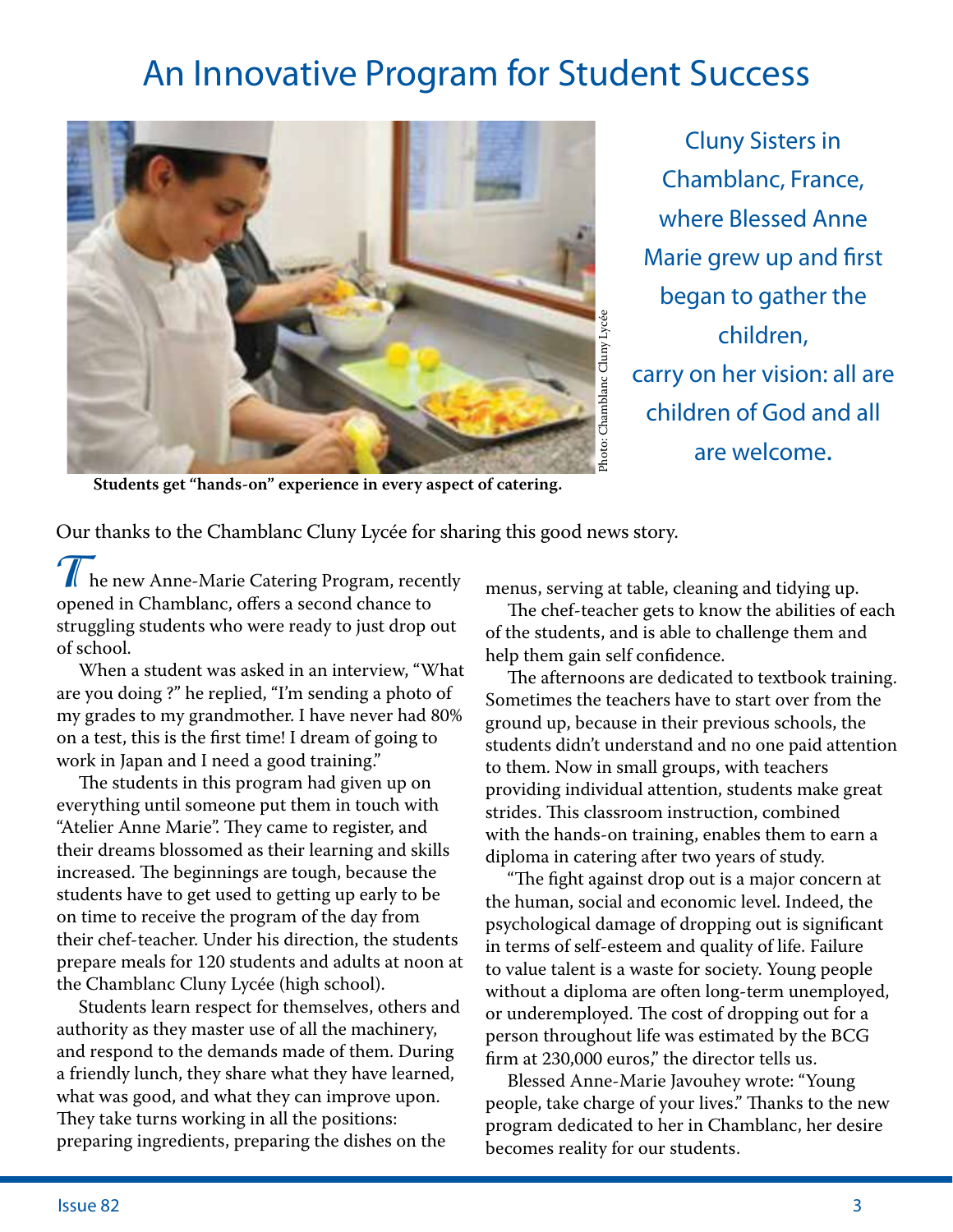# People of Hope Carrying on Our Mission in Difficult Times

### The Province of West Africa

Our thanks to Sister Rita Boateng (Kono, Sierra Leone) for gathering these photos and stories to share with you.



The Gambia and Sierra Leone: Evangelizing on Radio and TV

 In The Gambia, the Diocese of Banjul now has a Radio Veritas station. Sr. Cecilia Bass (top right) presents the lives of the saints on the radio. The program is also broadcast on the national television station.

Photos: Province of West Africa

 Sisters Janie, Vivian and Mary Magdalen in Freetown, Sierra Leone, share their lives as Cluny Sisters on Radio Maria and pray with the radio audience. Listeners really appreciate their programs. The sisters also continue to spread the message about Blessed Anne Marie as we pray for her canonization.

### The Gambia

 Among other projects to support those affected by the pandemic, the sisters began a ground nut farming project. From plowing, to planting and weeding, growth and harvesting, the sisters worked hard but rejoiced in a great harvest!

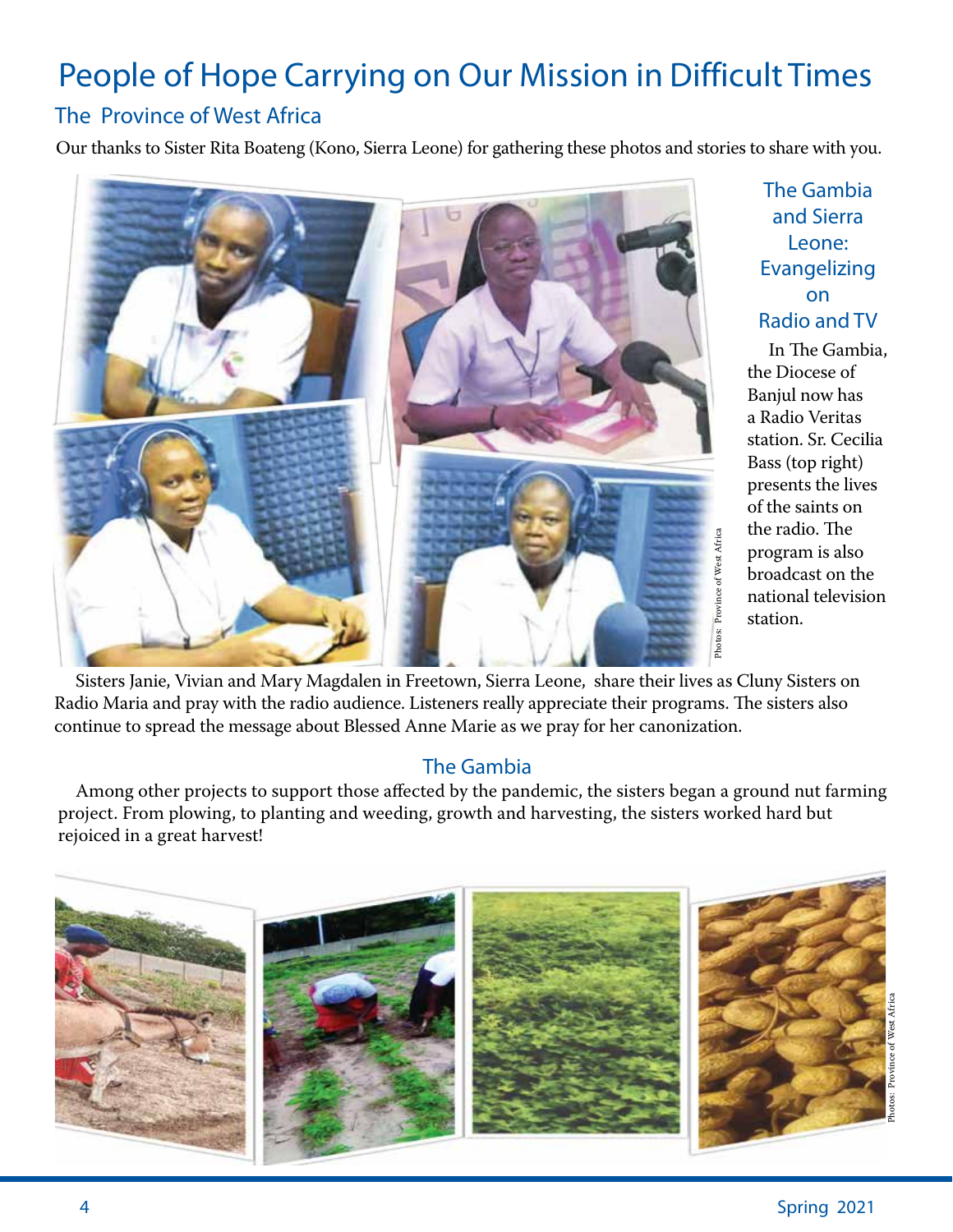# People of Hope Carrying on Our Mission in Difficult Times The Province of West Africa (Con't)

### Ghana

 Head porters are found in most areas of the southern part of Ghana. They are mostly young girls who leave home in the northern region to earn money. They live on the streets, in crowded rooms, stores and anywhere they can lay their heads for the night, after carrying heavy loads all day. They are left to the mercy of those who employ them for meagre wages. At Christmas, the sisters and a small team of lay friends prepared and distributed packages of food (jollof rice) and water to the head porters in three areas of Kumasi where the porters usually gather looking for



work. They gave food to about 250 porters. One can only imagine their joy in receiving some food for the holidays.

### Province of the United States and Canada

Sister Marie Cooper Javouhey House, Newport, RI

**W**e see our sisters in many parts of the world on the front lines, reaching out to those affected by COVID-19 in the medical field, in the distribution of food, and other means of support. But we are confined. What can we do, if we can't be "out there" to touch the hearts of those who need someone?

 At first we thought, "We'll make masks for medical personnel." But a strong allergic reaction to the fabric cut that effort short. There were, and still are, other immediate needs that include food, food, and more food!–"Grab and go" meals for those living in shelters or on the street, and staple foods for families who suddenly find themselves with no income, delivery of food to shut-ins. We also know of families living in rural areas without safe drinking water and newly arrived asylum seekers at our southern border.

 We focus on three local groups who provide food to shut-ins and others in need. So far, we

have provided thousands of meals through these programs. We were also drawn to two other projects. The first is the Navajo Nation in Arizona, which is suffering greatly from a high rate of COVID-19 infection and an above average mortality rate. Hundreds of families do not have safe drinking water. We have provided 20 families, who each share with three other families, highly effective water filters. The second is a program run by women religious in Texas, where our support provides basic needs for many newly arrived asylum seekers in transition to their new homes with relatives across the country.

 How we would love to be volunteering, organizing, greeting, and meeting all these people! Instead, we work from home, behind the scenes as we also accompany them in prayer. May each person's heart be touched with genuine care, respect, and support.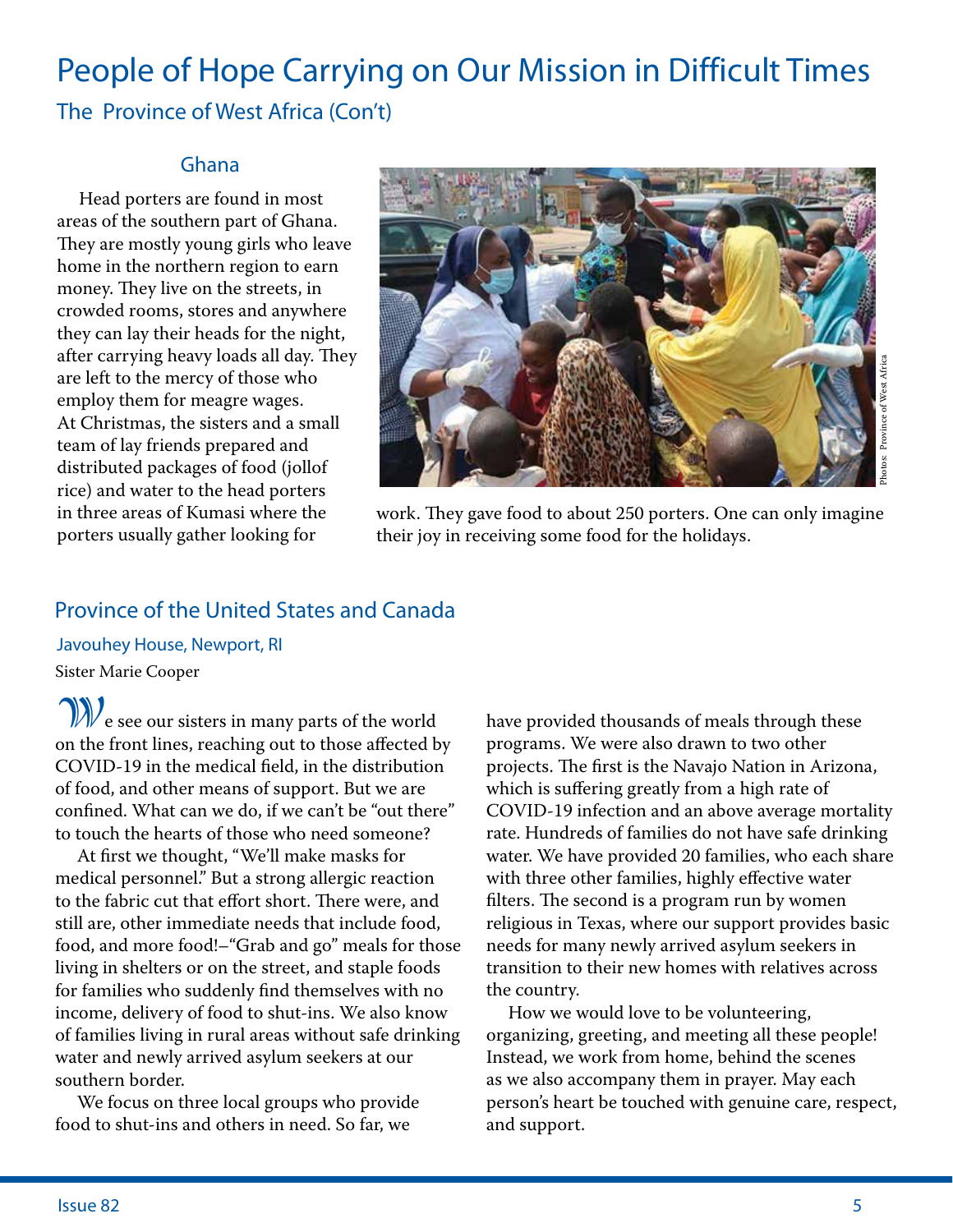## The Province of Portugal People of Hope Carrying on Our Mission in Difficult Times

Sister Idalina Faneca (Madeira, Portugal)

In Lisbon, community of the Infant Jesus works in collaboration with the city. Sister Maria Bela and volunteers prepare food baskets for distribution at the center and for delivery to the homebound The sisters also do shopping for the home bound, delivering medication and other purchases to them at home.

 Together with volunteers the sisters prepare and distribute 100 meals per day.

 In the Azores, Sister Domingas and the sisters make soup to distribute to those living on the streets. Sisters and students pack food the students contribute and take it to the children's home.

 In Valtorno, the sisters also shop for the homebound, and deliver medication and other purchases to them at home.



Row 1: Sister Irmã (left) preparing meals and Sister Lenor (right) filling the take-out meal containers; Sister Irmã Salete delivering to the homebound. Row 2: Sisters Beatriz and Lurdes with volunteers putting food baskets together (left); Sister Beatriz giving out baskets (right).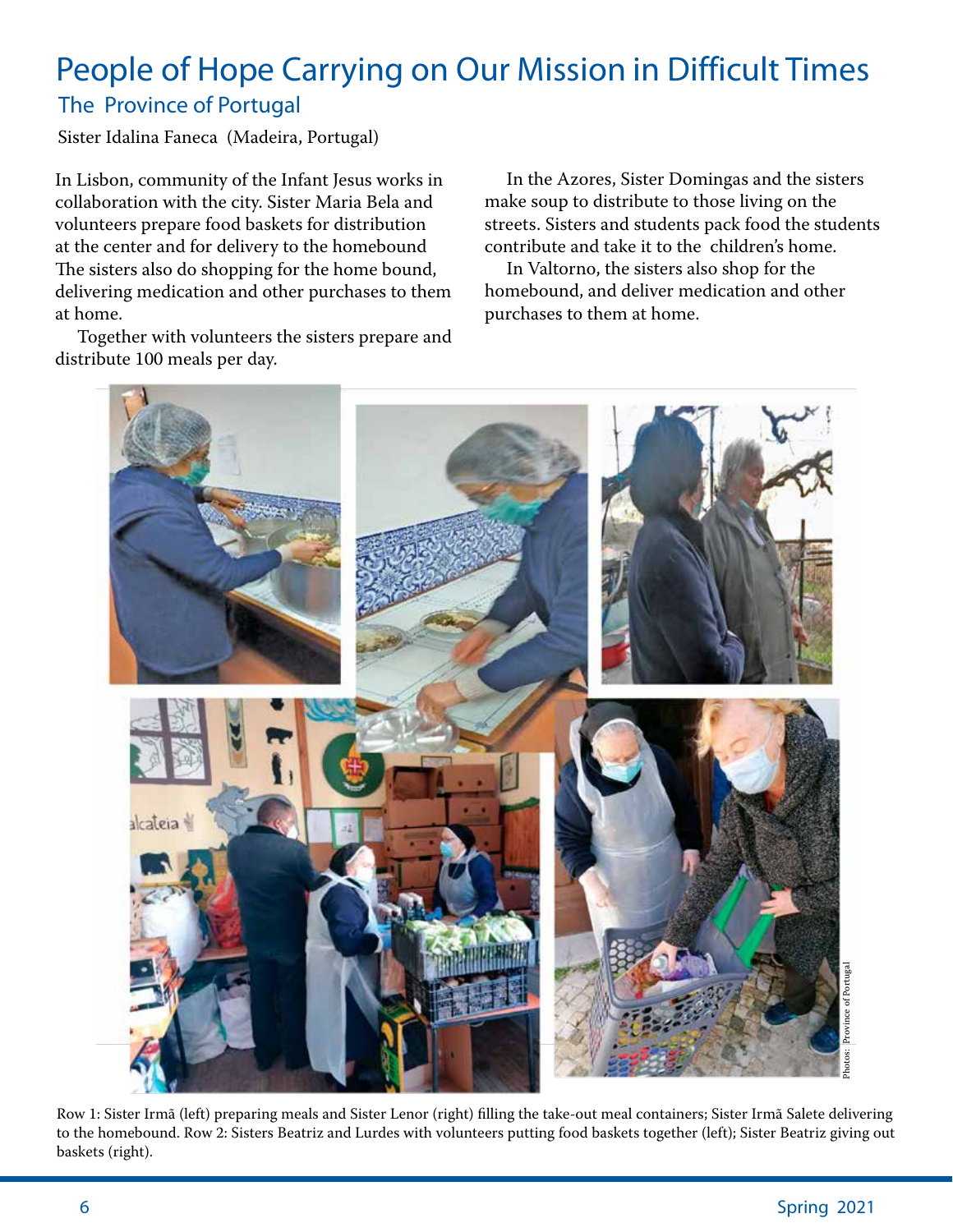## **OUR THANKS TO ALL OUR DONORS WHO REACH OUT WITH US TO KEEP TOUCHING ONE HEART AT A TIME BRINGING HOPE AND COMPASSION!**

## **AND THIS YEAR IT'S MORE IMPORTANT THAN EVER!**

**We continue to be stretched beyond our usual ministries in responding to those in need. And we are most grateful to all our donors for your generous support.**



You may use the enclosed envelope or donate online at our secure site: https://clunyusandcanada.org/share-in-our-mission/#make-a-donation

## People of Hope (Con't)

with those in need, remind us that there is still goodness and compassion all around us.

 True, the pandemic uncovered the systemic inequalities brought about by selfishness and racism. As a society we are challenged to be more concerned for others. Despite the violence, negativity, and evil that is part of our world, we *can* be better. Although we aren't as young as we'd like, or as affluent, or as educated, or as handsome or all the other adjectives the world, and our own fears throw at us each day, we are here, we are still capable of doing the best we can wherever God has placed us. We are people

of hope and courage and we can come out of this time better than we were. The Lord will not give up on us. We can make tomorrow a better day if only we have the will. As Emily Dickenson wrote,

*We never know how high we are Till we are called to rise; And then, if we are true to plan, Our statures touch the skies—\**

 May our prayers, hope and caring for each other and all our dreams lead us on.

\*Emily Dickenson, "We Never Know How High We Are"